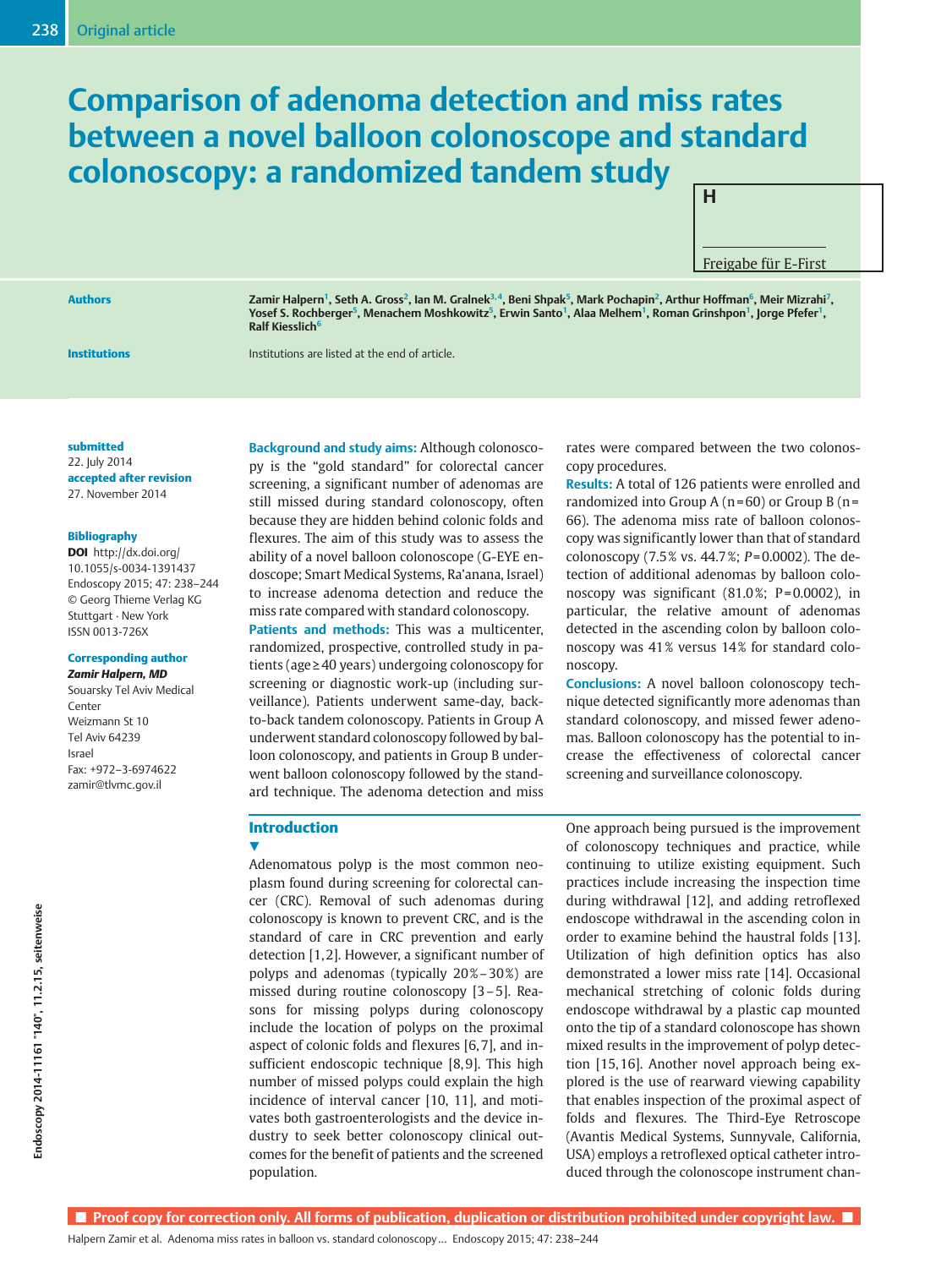nel [17], whereas the full spectrum endoscopy system (FUSE; EndoChoice, Inc., Alpharetta, Georgia, USA) employs a stand-alone colonoscope utilizing three cameras. One camera provides the forward view on a central screen, while the other two cameras provide a side-view on two additional screens [18].

A particular interest is drawn to polyps and adenomas missed in the right colon and, more specifically, in the ascending colon. Studies have shown that a large number of adenomas are missed in the right colon  $[11, 19, 20]$ , and that while  $15\% - 19\%$  of the adenomas and polyps are detected in the ascending colon, up to 55 % of the missed CRC incidents are located in the ascending colon [19,21-23]. An essential qualification criterion for a new colonoscopy technique or technology would thus be its ability to increase the detection of adenomas in the right colon.

A novel device has been introduced (G-EYE endoscope; Smart Medical Systems, Ra'anana, Israel), which aims to enhance detection capabilities during colonoscopy. The device consists of a conventional colonoscope onto which a unique balloon has been permanently integrated. Withdrawal of the colonoscope with the balloon partially inflated centralizes the optical image and flattens colonic folds, thereby providing enhanced visualization of the colon.

The aim of this study was to compare the adenoma detection and miss rates between the new balloon colonoscope and a standard colonoscope.

# Patients and methods

### V,

# Study design

The study was designed as a multicenter study, where patients were randomized to one of two groups, and underwent sameday, back-to-back tandem colonoscopy (i. e. colonoscopy was followed immediately by the other procedure, performed by the same endoscopist during the same session). Patients randomized to Group A underwent standard colonoscopy followed by balloon colonoscopy, and patients randomized to Group B underwent balloon colonoscopy followed by the standard procedure. In this design, each patient serves as their own reference for determining adenoma detection but the two groups are independent of each other. Reversing the order in Group B allowed detection rates with standard colonoscopy to eliminate the second-pass effect, which is often observed in tandem colonoscopy studies. The balloon colonoscope and standard colonoscope used were the same models respectively for all procedures in order to eliminate endoscope-related or optics-related distortion of results.

During the procedures, detected polyps were measured by comparing them against open biopsy forceps of a known width. All polyps of size ≥2mm were recorded, biopsied, removed, and sent for histological evaluation. Adenomas were classified by size, as "diminutive"  $(2-5$ mm), "small"  $(6-9$ mm), or "large"  $(210$ mm). Histology results were reported back to the colonoscopist. For the purpose of the study, polyps classified as advanced adenoma, nonadvanced adenoma, and serrated polyps (including sessile serrated adenoma/polyp, traditional sessile adenoma, and hyperplastic polyp) were analyzed. An advanced adenoma was defined as an adenoma of size ≥10mm, adenomas incorporating a villous component, or those with high grade dysplasia. Polyplocationwas also noted according to colonic segment. During the procedure, insertion time and total withdrawal time were measured and recorded.



Fig. 1 The G-EYE Balloon Colonoscope (Smart Medical Systems, Ra'anana, Israel).



Fig. 2 The NaviAid SPARK<sup>2</sup>C inflation system (Smart Medical Systems, Ra'anana, Israel).

Bowel preparation was performed according to standard guidelines for the medical center, and was graded according to the Ottawa Bowel Preparation Quality Scale Score [24]. Patients with a score ≥7 were excluded from the study. Conscious sedation was used for colonoscopy examinations, and included midazolam, fentanyl, propofol, or a combination thereof.

The study received institutional review board approval (G-EYE 15501). All patients signed an informed consent form prior to participating in the study. The study was registered at Clinical-Trials.gov (NCT01552200, March 2012).

### **Patients**

Patients aged ≥40 years undergoing colonoscopy for screening or diagnostic work-up (including surveillance) were recruited for the study. Exclusion criteria included previous colonic resection, known inflammatory bowel disease, polyposis, suspected colonic stricture, diverticulitis or toxic megacolon, history of radiation therapy to abdomen or pelvis, pregnant or lactating women, those currently enrolled in another clinical study, routine Coumadin use, and recent (3 months) coronary ischemia or cerebrovascular accident.

## The G-EYE balloon colonoscope

The G-EYE balloon colonoscope consists of a conventional colonoscope of any brand and model onto which a unique reusable balloon has been permanently integrated (**O Fig. 1**). Three Pentax colonoscope models were used in the current study (EC-3890Li, EC-3890Fi2, EC-380LKP; Pentax Medical, Tokyo, Japan). The diameter of the balloon colonoscope, while the balloon is deflated, is only 0.1mm larger than the conventional colonoscope. The resulting balloon colonoscope is used in the conventional manner, including standard interface with the standard video processor and reprocessing protocol. The balloon is inflated by a dedicated inflation system (NaviAid SPARK<sup>2</sup>C; Smart Medical Systems), which provides, beyond anchoring pressure, three levels of lower nonanchoring partial pressure (**O** Fig. 2).

During balloon colonoscopy, the colonoscope is inserted with the balloon deflated, until the cecum is reached. Once the cecum has been reached and inspected, the balloon is inflated to partial pressure selected by the colonoscopist, typically level three,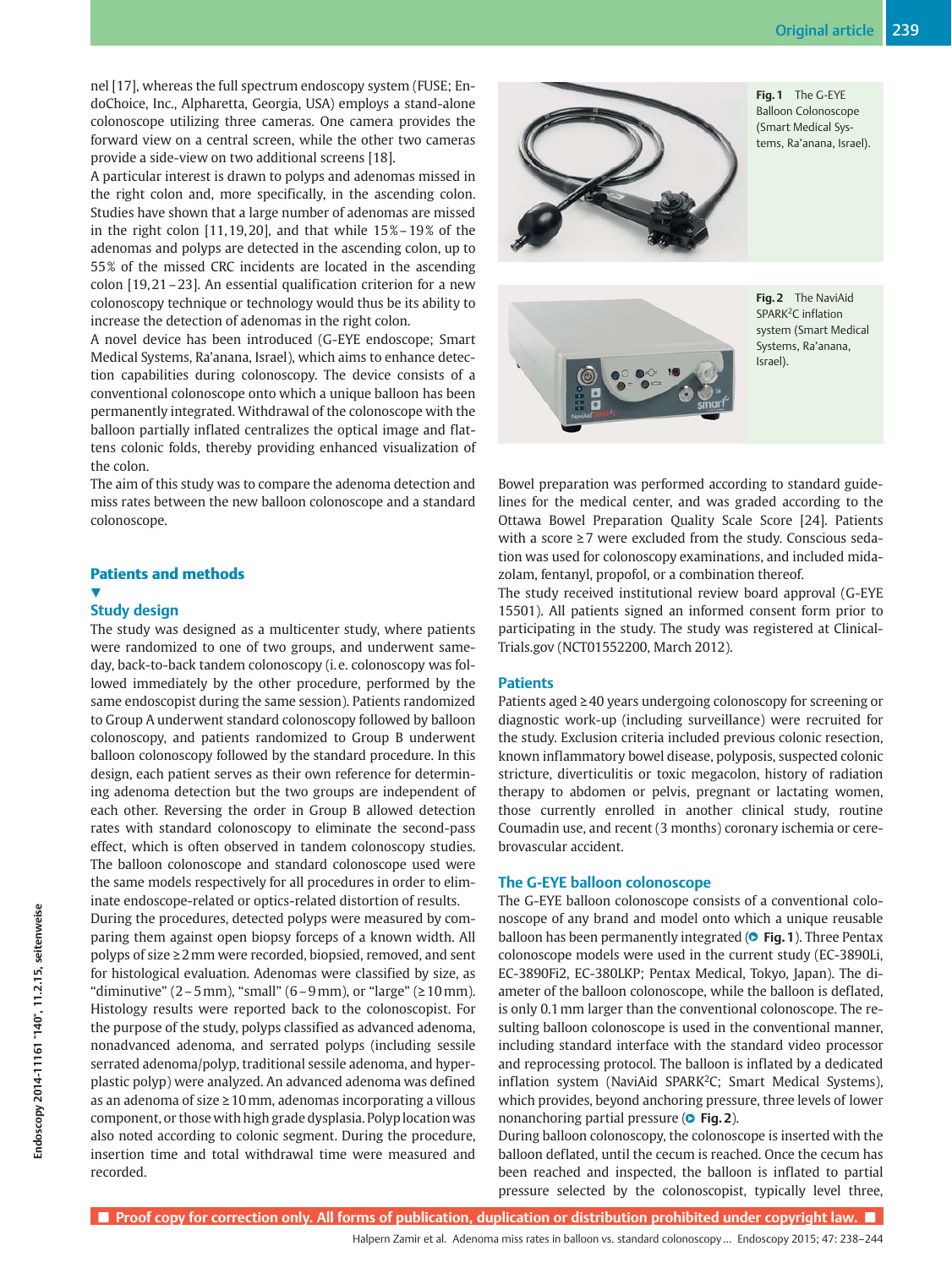which is the highest partial pressure level provided. The partial pressure level can be modified during withdrawal to accommodate specific anatomical characteristics, such as narrowing in flexures.

Withdrawal of the balloon colonoscope with the balloon partially inflated flattens colonic folds, centralizes the optical image, and reduces bowel slippage during withdrawal, thereby providing enhanced visualization of the colon. The fold-flattening action of the colonoscope during withdrawal brings the mucosal surface normally located behind haustral folds into the field of view of its forward-viewing optics. Therefore, polyp removal upon detection is immediate and straightforward. In addition, during polypectomy (or other interventional procedures), the balloon can be inflated to anchoring pressure, thereby stabilizing the colonoscope and expediting the interventional session.

# Study end points

The study included a single primary end point of adenoma detection rate, on a per-lesion analysis, of the balloon colonoscope relative to that of standard colonoscopy; the unit of measurement was a lesion rather than a patient. The size distribution of polyps or adenomas and their location in the colon were also recorded. In addition, though not statistically powered in the present study, per-patient data, such as ADR (percentage of patients with at least one adenoma detected), insertion time, total withdrawal time, and bowel preparation score, were also recorded.

The per-lesion adenoma detection rate of balloon colonoscopy was calculated from the second-pass procedure in Group A (i. e. the number of additional adenomas detected over and above those detected by standard colonoscopy during the first-pass procedure). The adenoma miss rate of balloon colonoscopy was calculated following the second-pass procedure of standard colonoscopy over the balloon technique in Group B. It is well known that back-to-back colonoscopies performed using a standard colonoscope (same colonoscopist, same day) demonstrate additional adenoma detection in the second pass of up to 24 %, even though the same technology is used in both examinations [3]. The randomization into two groups in which the standard and balloon procedures are performed in opposite order, allows elimination of the "same technology additional detection" effect in the second procedure, thus allowing the comparison of the additional adenoma detection of balloon colonoscopy in the second pass to its adenoma miss rate in the first pass. The ratio of balloon colonoscopy additional adenoma detection to the standard colonoscopy miss rate is a measure of the adenoma detection enhancement power of the novel technology, and can be used to compare results of different adenoma detection enhancement technologies in different studies on a common basis.

# Randomization and blinding

Patients were randomized to "Group A" or "Group B," with 1 : 1 allocation and stratified by center (with a block size of 6), via a computer-generated randomization scheme created by SAS version 9.3 statistical software (SAS Institute, Cary, North Carolina, USA). Patients were enrolled by the study investigators and allocated to one of the study groups by opening one of the sequentially numbered, sealed envelopes. The colonoscopist was blinded to the allocation group until the patient entered the procedure room.



Fig. 3 Study outline. \*Includes polyposis, and diverticulosis, \*\*includes stenosis, <sup>+</sup> In one procedure, the intermediate pressure level was not operated properly, and in another, the endoscope × 1.5 zoom was mistakenly activated during the procedure.

### Statistical methods

The primary outcome measure of the study was the adenoma detection rate of balloon colonoscopy vs. standard colonoscopy, calculated as the number of additional adenomas detected during the second procedures for each group (this also gives an indication of first-procedure miss rates). Based on previous studies [15], a 30% adenoma miss rate was assumed for standard colonoscopy. In order to demonstrate a 10% adenoma miss rate when performing the balloon colonoscopy, a sample size of 63 adenomas per group were required to provide 80% power at a two-sided 5% level of significance. The null hypothesis of equal detection rates was tested using the chi-squared test. Assuming an average of 1 adenoma per patient, a total of 126 patients were required to ensure an adequate number of adenomas in the study.

Continuous variables were summarized by the mean and SD, and were compared using a two-sample  $t$  test (age) or a paired  $t$  test (for time comparisons). Categorical data were summarized by a count and percentage, and were compared using chi-squared tests or Fisher's exact test where applicable.

Statistical analyses were performed using SAS version 9.3 (SAS Institute). A P value of 0.05 or lower was considered to be statistically significant.

# **Results**

 $\blacktriangledown$ 

A total of 126 patients were enrolled and randomized in the study between 31 July 2012 and 5 June 2013, of whom 20 were excluded from the study, mostly as a result of insufficient bowel preparation. Patients were recruited by four centers, three in Israel (Laniado Hospital, Netanya; Hadassah Medical Center, Jerusalem; Tel Aviv Sourasky Medical Center, Tel-Aviv), and one center in Germany (Marienkrankenhaus Frankfurt, Frankfurt).

The study outline, including details of dropouts, is provided in **• Fig. 3**. In total, 106 patients completed the study, 54 in Group A and 52 in Group B. Screening was the main reason for undergoing colonoscopy (Group A 85.2 %, Group B 94 %). Baseline characteris-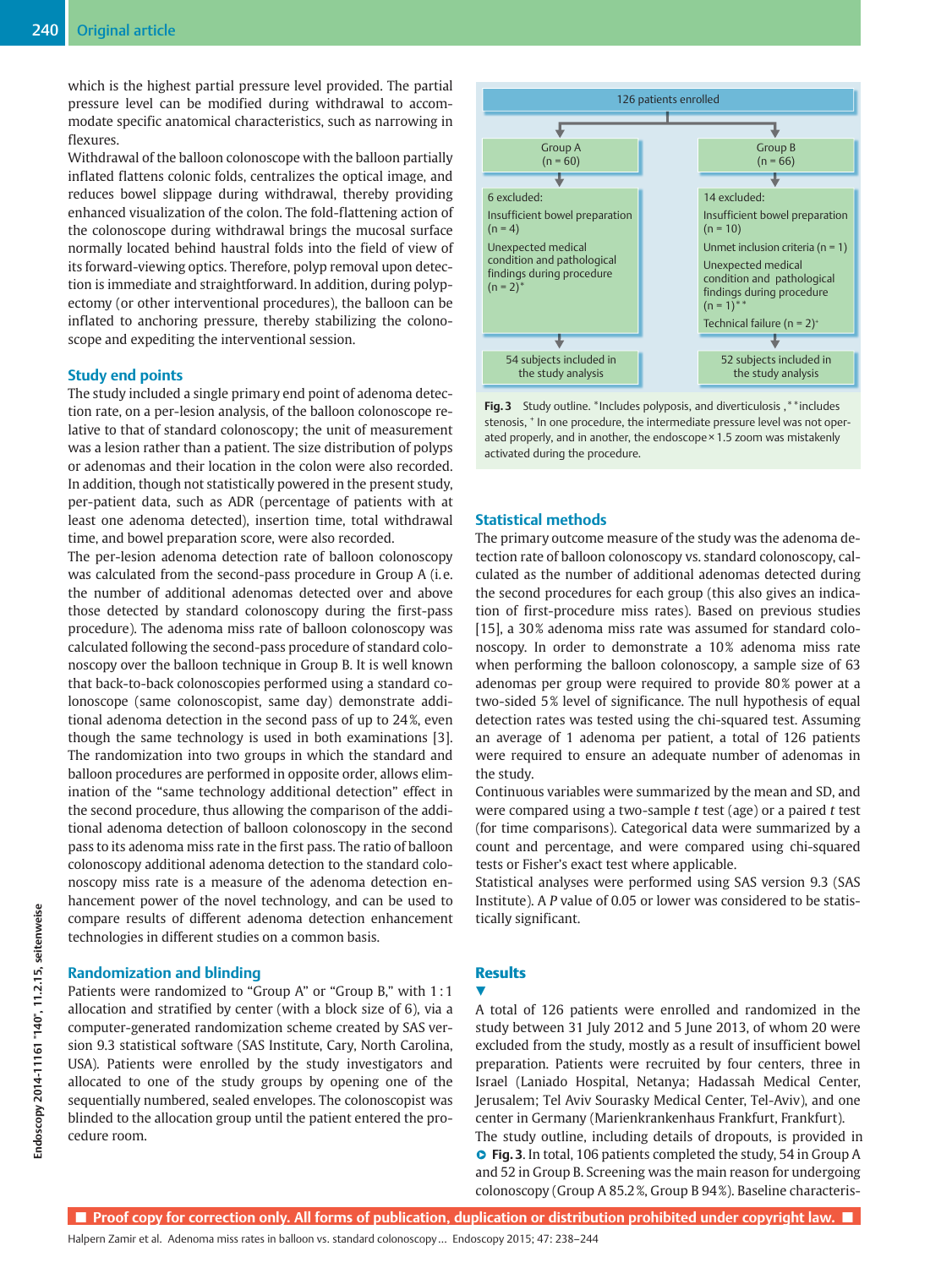|  | Table 1 Baseline characteristics and reason for undergoing colonoscopy. |
|--|-------------------------------------------------------------------------|
|--|-------------------------------------------------------------------------|

|                                  | Group $A^1$ (n = 54) Group $B^2$ (n = 52) |                |
|----------------------------------|-------------------------------------------|----------------|
| Baseline characteristics         |                                           |                |
| Sex, n (%), females              | 29(53.7)                                  | 31(59.6)       |
| Age, mean $\pm$ SD, years        | $55.4 \pm 7.9$                            | $57.9 \pm 7.8$ |
| Indication for colonoscopy, n(%) |                                           |                |
| Screening <sup>3</sup>           | 46(85.2)                                  | 49 (94.2)      |
| Surveillance <sup>4</sup>        | 1(1.8)                                    | 2(3.9)         |
| Diagnostic work-up               | 7(13.0)                                   | 1(1.9)         |

<sup>1</sup> Group A: standard colonoscopy followed by balloon colonoscopy.

<sup>2</sup> Group B: balloon colonoscopy followed by standard colonoscopy.

<sup>3</sup> Positive fecal occult blood test was included within the screening patients and accounts for one patient in each group.Of the screening patients, a family history of colorectal cancer (CRC) was present in one patient in Group A and two patients in Group B.

<sup>4</sup> All surveillance patients had past CRC.

tics and indications for colonoscopy are presented in��� **Table 1.** No statistically significant differences were found between the groups with respect to age  $(P= 0.1116)$  or sex  $(P= 0.5393)$ .

### Per-lesion adenoma detection and miss rates

In Group A (standard colonoscopy followed by balloon colonoscopy), 21 adenomas were detected by standard colonoscopy and 17 additional adenomas were detected by subsequent balloon colonoscopy. This result represents an 81.0 % additional adenoma detection (17/21) by balloon colonoscopy over and above the standard procedure. The adenoma miss rate of standard colonoscopy was therefore 44.7% (17/38) ( $\bullet$  **Table 2**).

In Group B (balloon colonoscopy followed by standard colonoscopy), 37 adenomas were detected by balloon colonoscopy and 3 additional adenomas were detected by the subsequent standard technique. This result represents an adenoma miss rate of  $7.5\%$  (3/40) for balloon colonoscopy ( $\bullet$  Table 2).

The balloon colonoscopy adenoma miss rate was significantly lower than that of standard colonoscopy (sixfold lower; P=0.0002) (O Table 2). The ratio balloon colonoscopy additional adenoma detection to the standard colonoscopy miss rate was 10.8 (81 %/7.5 %).

### Adenoma size

In Group A, the additional adenomas detected by balloon colonoscopy stratified by size were 92.3 % (12/13) for diminutive adenomas, and  $66.7\%$  (4/6) and  $50\%$  (1/2) for small and large adenomas, respectively. In Group B, standard colonoscopy detected Table 3 Histology results.

| <b>Histology result</b> | Group $A^1$ (n=54)      |          | Group $B^2$ (n = 52) |          |
|-------------------------|-------------------------|----------|----------------------|----------|
|                         | 1st pass                | 2nd pass | 1st pass             | 2nd pass |
| Advanced adenoma        | $\overline{\mathbf{3}}$ |          | 10                   |          |
| Nonadvanced adenoma     | 17                      | 15       | 26                   |          |
| Serrated polyps         |                         |          |                      |          |
| SSA/P                   |                         |          |                      |          |
| Hyperplastic polyp      | 6                       | 8        | 10                   |          |
| TSA                     | 0                       |          |                      |          |

SSA/P, sessile serrated adenoma/polyp.

TSA, traditional sessile adenoma.

<sup>1</sup> Group A: standard colonoscopy followed by balloon colonoscopy.

<sup>2</sup> Group B: balloon colonoscopy followed by standard colonoscopy.

14.3 % (3/21) additional diminutive adenomas, and no additional small or large adenomas. These results translate into a balloon colonoscopy miss rate of 12.5 % for diminutive adenomas, and  $0\%$  for small and large size adenomas ( $\circ$  Table 2).

### Histology results

Histology results are provided in **O** Table 3. Of the 17 adenomas missed by standard colonoscopy in the first pass, one was an advanced adenoma. The balloon colonoscope detected 10 advanced adenomas in its first pass, accounting for 27.0 % (10/37) of the total adenomas detected by balloon colonoscopy in Group B. No advanced adenomas were missed by the balloon colonoscope. All adenomas detected in the study were of low grade dysplasia.

### Adenomas in the ascending colon

Adenomas were allocated according to colon segments (**O** Table 4). In Group A, of the 17 additional adenomas detected by the balloon colonoscope in its second pass, 35.3 % were found in the ascending colon, adding 6 adenomas to the 3 adenomas originally detected in the ascending colon by the standard colonoscopy first-pass procedures. In Group B, 37 first-pass adenomas were detected by the balloon colonoscopy. The second-pass standard procedure found two additional adenomas in the ascending (right) colon and one adenoma in the descending (left) colon. Furthermore, the balloon colonoscope detected 40.5 % (15/37) of its first-pass adenomas in the ascending colon. When considering the common classification of "right colon adenomas" as adenomas located proximal to the splenic flexure [25], the second-

| Table 2 | Per-lesion analysis. |  |
|---------|----------------------|--|
|---------|----------------------|--|

| <b>Findings</b>         | Group $A^1$                   |                              |                                           |                                 | Group $B^2$                  |                               |                                            |                                |
|-------------------------|-------------------------------|------------------------------|-------------------------------------------|---------------------------------|------------------------------|-------------------------------|--------------------------------------------|--------------------------------|
|                         | <b>Standard</b><br>(1st pass) | <b>Balloon</b><br>(2nd pass) | <b>Balloon additional</b><br>detection, % | <b>Standard</b><br>miss rate, % | <b>Balloon</b><br>(1st pass) | <b>Standard</b><br>(2nd pass) | <b>Standard additional</b><br>detection, % | <b>Balloon</b><br>miss rate, % |
| All adenomas            | 21                            | 17                           | $81.0^{3}$                                | 44.7 <sup>3</sup>               | 37                           |                               | $8.1^3$                                    | $7.5^3$                        |
| Diminutive $(2 - 5$ mm) | 13                            | 12                           | 92.3                                      | 48.0                            | 21                           |                               | 14.3                                       | 12.5                           |
| Small $(6 - 9$ mm)      | 6                             | 4                            | 66.7                                      | 40.0                            | 6                            | $\overline{0}$                | 0                                          | 0                              |
| Large ( $\geq 10$ mm)   |                               |                              | 50.0                                      | 33.3                            | 10                           | 0                             | 0                                          |                                |

<sup>1</sup> Group A: standard colonoscopy followed by balloon colonoscopy.

<sup>2</sup> Group B: balloon colonoscopy followed by standard colonoscopy.

 $3 p= 0.0002$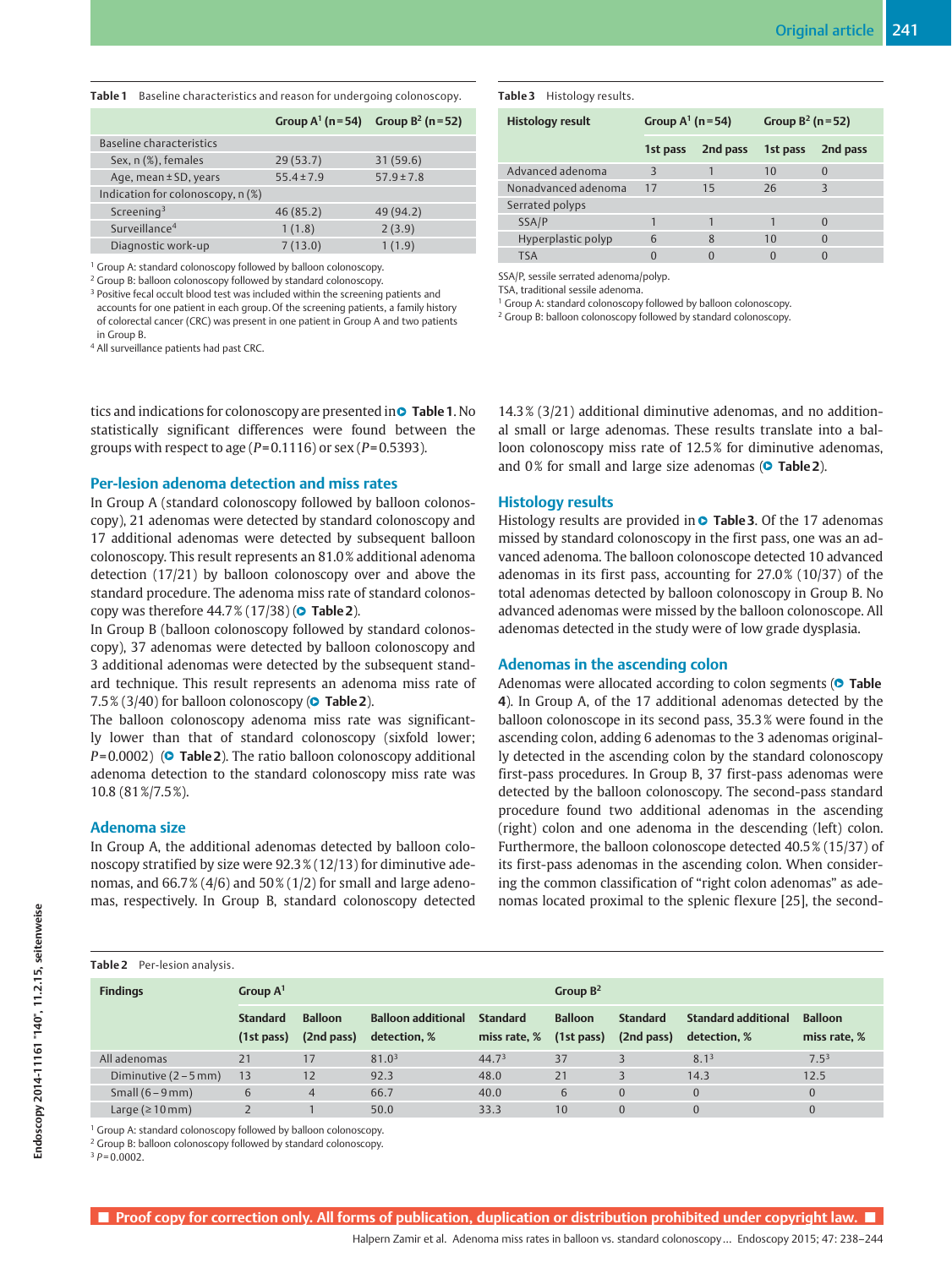#### Table 4 Adenomas by location.

| <b>Colon segment</b> | Group $A^1$             |                          |                          | Group $B^2$    |  |
|----------------------|-------------------------|--------------------------|--------------------------|----------------|--|
|                      | 1st pass                | 2nd pass                 | 1st pass                 | 2nd pass       |  |
| Cecum                | $\overline{z}$          |                          | O                        | $\Omega$       |  |
| Ascending colon      | 3                       | 6                        | 15                       | $\overline{z}$ |  |
| Hepatic flexure      |                         | $\overline{\phantom{0}}$ | $\overline{A}$           | $\Omega$       |  |
| Transverse colon     | 6                       | 0                        | $\overline{\phantom{0}}$ | $\Omega$       |  |
| Splenic flexure      | $\Omega$                | 0                        |                          | $\Omega$       |  |
| Descending colon     |                         | $\overline{\mathcal{E}}$ |                          |                |  |
| Sigmoid colon        | $\overline{\mathbf{3}}$ | $\overline{\phantom{0}}$ | 11                       | $\Omega$       |  |
| Rectum               | 5                       | $\overline{\mathcal{E}}$ | $\overline{\mathcal{L}}$ | $\Omega$       |  |
| Total                | 21                      |                          | 37                       |                |  |

<sup>1</sup> Group A: standard colonoscopy followed by balloon colonoscopy.

<sup>2</sup> Group B: balloon colonoscopy followed by standard colonoscopy.

pass additional right-colon adenomas detected by the balloon colonoscope totalled 52.9%  $(9/17)$  of all additional adenomas. Furthermore, according to this classification, the balloon colonoscope first-pass right-colon adenomas constituted 56.8 % (21/37) of all first-pass adenomas in Group B.

### Per-patient ADR

In the first-pass procedure in Group A, standard colonoscopy detected adenomas in 14 of the 54 patients, giving an ADR of 25.9 % (14/54). The second-pass balloon colonoscopy procedures detected additional adenomas in 10 patients, 3 of whom had no adenomas detected by the previous standard procedure. In the first-pass procedures in Group B, the balloon colonoscope detected adenomas in 21 of the 52 patients, giving an ADR of 40.4% (21/52). The second-pass standard procedure detected additional adenomas in two patients, both of whom had other adenomas found by the previous balloon colonoscopy. The ADR of balloon colonoscopy was considerably higher than that of standard colonoscopy (40.4% vs. 25.9%;  $P=0.115$ ), exhibiting a 56.0% increase in ADR over standard colonoscopy.

### Additional results

Time to cecal intubation was similar using the balloon colonoscopy vs. the standard procedure  $(5.2 \pm 2.9 \text{ vs. } 5.3 \pm 3.1 \text{ min}$ utes;  $P = 0.8205$ ). However, total withdrawal time was longer for balloon colonoscopy  $(8.3 \pm 3.4 \text{ vs. } 6.3 \pm 2.6 \text{ minutes}; P < 0.0001)$ . Not counting the one Group B patient who was excluded for medical reasons (stenosis), cecal intubation was 100% for both groups. No serious or moderate adverse events occurred in any of the procedures. One case of minor abdominal pain was reported in Group B.

Split dosing was used for bowel preparation in all patients.

Colonoscopy quality parameters including cecal intubation, bowel preparation, ADR, total withdrawal time, and serious adverse events are shown in **© Table 5**.

## **Discussion**

The G-EYE balloon colonoscope employs a new concept for increasing detection yield and reducing the miss rate in colonoscopy. Published literature reports substantial polyp and adenoma miss rates with standard colonoscopy. In particular, a randomized, tandem study presenting two consecutive same-day standard colonoscopies performed by different endoscopists exhibited

| Table 5 Colonoscopy quality parameters.                                                          |                 |                |         |  |  |
|--------------------------------------------------------------------------------------------------|-----------------|----------------|---------|--|--|
| <b>Quality indicators</b>                                                                        | <b>Standard</b> | <b>Balloon</b> | P value |  |  |
| Cecal intubation, %                                                                              | 100             | 100            | N/A     |  |  |
| 0.55382<br>Bowel preparation, mean $\pm$ SD <sup>1</sup><br>$3.38 \pm 1.71$<br>$3.17 \pm 1.80$   |                 |                |         |  |  |
| ADR, $\%$ <sup>3</sup>                                                                           | 25.9            | 40.4           | 0.11534 |  |  |
| < 0.00015<br>Total withdrawal time,<br>$6.3 \pm 2.6$<br>$8.3 \pm 3.4$<br>$mean \pm SD$ , minutes |                 |                |         |  |  |
| Serious adverse events                                                                           | None            | None           | N/A     |  |  |

N/A, not applicable.

<sup>1</sup> Bowel preparation according to the Ottawa Bowel Preparation Quality Scale [24].

<sup>2</sup> Chi-squared test.

<sup>3</sup> ADR was calculated based on the first pass per technology.

<sup>4</sup> Two-sample t test.

<sup>5</sup> Paired t test.

#### Table 6 Tandem colonoscopy studies.

| <b>Reference</b>                        | 2nd-pass device,<br>company                                   | <b>Standard</b><br>colonoscopy<br>miss rate, % |
|-----------------------------------------|---------------------------------------------------------------|------------------------------------------------|
| Rex et al., 1997 [3]                    | Standard colonoscope                                          | 24                                             |
| Hewett & Rex, 2010 [15]                 | Cap-fitted colonoscope<br>(Olympus)                           | 33                                             |
| Leufkens et al., 2011 [17]              | Third Eye Retroscope<br>(Avantis Medical Systems)             | 31.4                                           |
| Gralnek et al., 2014 [26]               | <b>FUSE Colonoscope</b><br>(EndoChoice)                       | 41                                             |
| Halpern et al., 2014<br>[current study] | <b>G-EYE Endoscope</b><br>(SMART Medical Systems)<br>$Ltd.$ ) | 44.7                                           |

an adenoma miss rate of  $24\%$  [3]. It has been suggested that the actual miss rate might be even higher than reported in tandem studies, as the same technology was used in both the first and second colonoscopies, and lesions behind folds or flexures could be missed during both procedures [3, 6, 26]. In another same-day, tandem study, comparing standard colonoscopy with cap-fitted colonoscopy, a standard colonoscopy adenoma miss rate of 31.4 % was demonstrated [13]. A multicenter, randomized tandem study comparing standard colonoscopy with combined forward and rearward viewing Third-Eye Retroscope colonoscopy, demonstrated a 33 % adenoma miss rate for standard colonoscopy [17]. A recently published study of the FUSE colonoscope reported an adenoma miss rate of 41 % for standard colonoscopy [26]. In the current randomized, multicenter, tandem colonoscopy study, a standard colonoscopy adenoma miss rate of 44.7 % was recorded, which is comparable with results found in the FUSE study. **O** Table 6 presents a summary of tandem studies of the various technologies described herein, including the miss rates for standard colonoscopy in these studies.

It is known that there is a correlation between colonoscope withdrawal times and rates of neoplasia detection. Colonoscopy withdrawal times of > 6 minutes are associated with a significantly higher ADR compared with withdrawal times of  $\leq$ 6 minutes [27]. Therefore, it may be hypothesized that the shorter withdrawal time of standard colonoscopy compared with balloon colonoscopy may have had an influence on the miss rate of the standard procedure. Results from published tandem studies indicate that diminutive polyps (< 5mm) are more commonly missed than small or large polyps [3, 15, 26]. It is also notable in these studies that the miss rate of diminutive polyps is higher than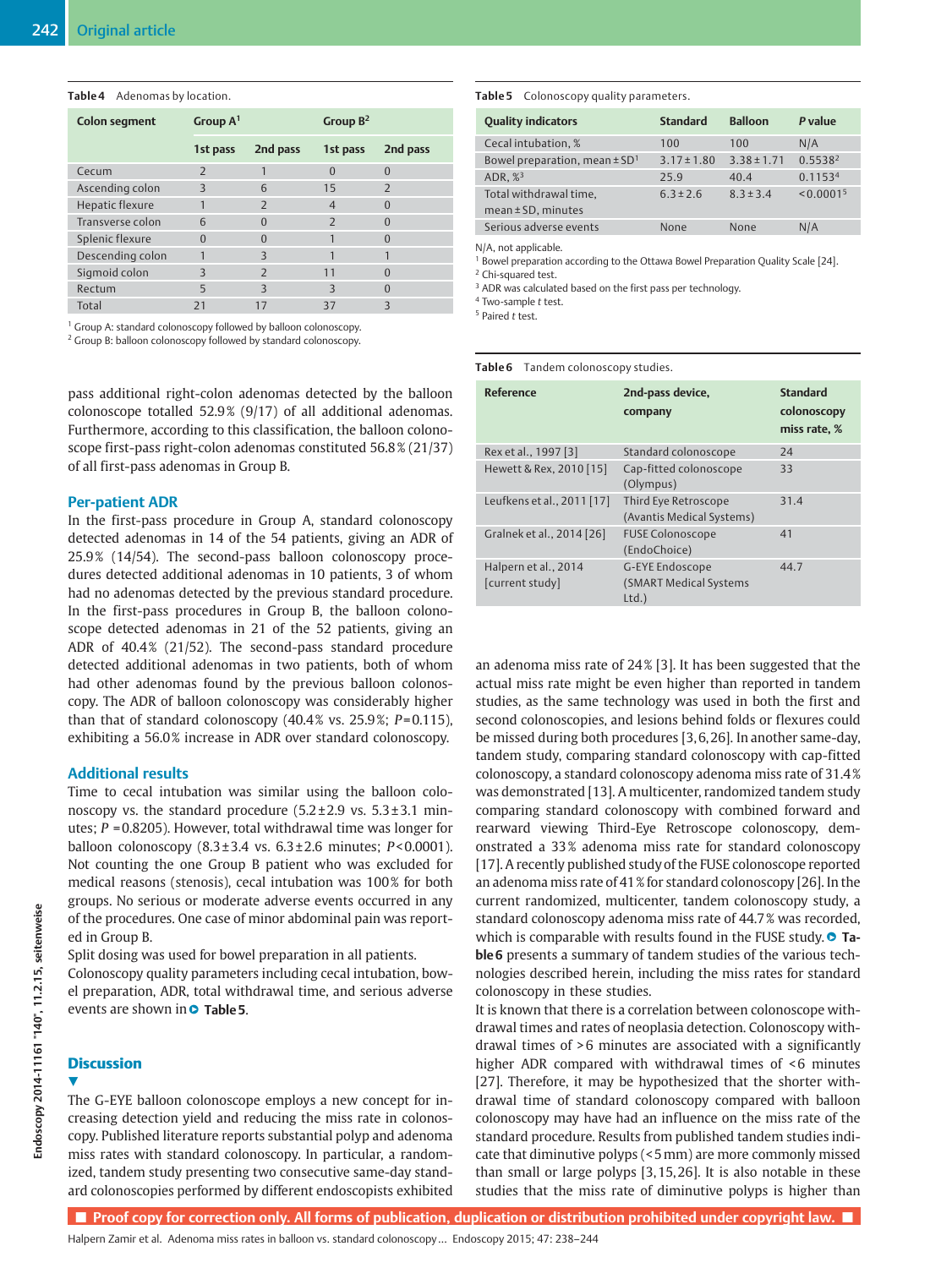the total miss rate, and the miss rate of standard colonoscopy in the current study is aligned with these results. As the miss rate of standard colonoscopy was relatively high in the current study compared with other technologies, the miss rate for the various adenoma sizes is also regarded as relatively high compared with current technologies. The study also exhibited sizable additional adenoma detection (81.0%) and a significantly lower adenoma miss rate (7.5 %) of balloon colonoscopy compared with the standard procedure. When stratifying findings according to adenoma size, the balloon endoscope in its second-pass examination detected small and large adenomas that had been missed by the first-pass standard procedure, whereas it missed only diminutive adenomas in its first pass. The rate of additional adenomas detected by the balloon colonoscope was 92.3 % for diminutive adenomas  $(2-5$ mm) vs. 66.7% for small adenomas  $(6-9$ mm) and 50.0% for large adenomas ( $\geq 10$ mm). These results are aligned with comparable data for adenoma detection enhancement technologies [15, 26]. A larger sample size is required in order to provide statistical significance for the additional detection rate relative to adenoma size distribution. In any case, according to the United States guidelines for colonoscopy surveillance, detection of diminutive and small adenomas (< 10mm) has an impact on the surveillance interval [1], which demonstrates the clinical impact of increased detection by balloon colonoscopy.

Of particular interest was the enhanced detection of adenomas in the ascending colon by balloon colonoscopy. The balloon colonoscope detected 35.3 % of its second-pass and 40.5 % of its firstpass adenomas in the ascending colon. Studies have shown that the distribution of detected adenomas in the ascending colon is 15 %–19 %, and that 42.4 %–55 % of missed CRC incidents develop in the ascending colon [19, 21–23]. It is known that interval cancer occurs more often in the right colon, and more specifically in the ascending colon [19, 21]. Furthermore, right-colon adenomas are more likely to rapidly develop into cancer than left-colon adenomas [19, 20, 28, 29], and in recent years there has been an increase in right-colon cancer and a decrease in left-colon cancer [20, 30]. Taken together, these studies express the importance of increasing adenoma detection in the ascending colon, a location in which standard colonoscopy appears to miss a relatively high percentage, probably as a result of the anatomical structure of the right colon, which includes prominent folds [22]. The current study suggests particularly high adenoma detection by the balloon colonoscope in the ascending colon, and this warrants further investigation. The high adenoma detection yield of balloon colonoscopy in the ascending colon may also serve as validation of the fold-flattening capability of this technique.

The study was statistically designed to perform a per-lesion analysis. However, results also suggest per-patient enhanced performance of balloon colonoscopy (56% increase in per-patient ADR over standard colonoscopy), which needs to be investigated further, as the current study was not powered to establish statistical significance on a per-patient basis.

Colon intubation by the balloon colonoscope showed insertion times similar to the standard procedure, with 100% cecal intubation, and full capability to perform ileal intubation and rectal retroflexing when needed. The longer total withdrawal time with balloon colonoscopy (2 minutes longer on average), is not likely to be considered significant for the endoscopy room workflow and day-to-day endoscopy practice, especially given that approximately twice the number of polypectomies would be performed compared with standard colonoscopy.

Unlike the optically based retro-viewing Third-Eye Retroscope [17] and FUSE Colonoscope [18], the G-EYE system employs a mechanical fold-straightening technique for increasing colonoscopy detection and reducing the adenoma miss rate. In contrast to mechanical fold-straightening accessories such as in cap-fitted colonoscopy [15, 16], where the fold straightening is associated with the tip of the colonoscope carrying an add-on accessory, the balloon colonoscope flattens the colon folds in a continuous and systematic manner throughout the entire colon, while centralizing the endoscopic image and preventing bowel slippage during withdrawal and interventions.

Potential limitations of the study should be addressed. First, the patient population was not large enough to establish per-patient clinical outcomes with statistical significance. Although the results appeared promising, per-patient parameters such as ADR and false-negative colonoscopy rates should be investigated further. Second, the two colonoscopies were performed by the same colonoscopist who was not blinded to the technology being used, and this may induce an unintentional bias towards one of the two technologies; it is possible that one or more of the study colonoscopists may have favored the balloon technology and may not have made equal effort to detect polyps during both procedures. Third, total withdrawal time of the balloon colonoscope was approximately 2 minutes longer compared with the standard procedure. The longer withdrawal time is attributed to the additional polypectomies performed during the balloon colonoscopy procedures. Therefore, there are no major differences between the actual withdrawal times of the two procedures. Fourth, 20 patients dropped out from the study analysis, mostly because of insufficient bowel preparation. This may be attributed to the requirement for high quality bowel preparation in the study. It should be noted that patients were randomly assigned to each group, therefore eliminating potential bias. Fifth, a high percentage of screening procedures and the relatively young age of patients resulted in a cohort profile that is different from those presented in other colonoscopy studies, which may render a comparison of the studies difficult.

In conclusion, this prospective, multicenter, randomized, controlled, tandem study, found that balloon colonoscopy was significantly superior to standard colonoscopy in terms of adenoma detection. The mechanical fold-flattening approach employed by the device enabled substantial enhancement in the clinical outcome of colonoscopy, while still using standard and familiar forward-viewing equipment and endoscopic technique. This solution for increasing colonoscopy detection yield has the potential to fit into the daily practice of endoscopy centers.

Study registered at ClinicalTrials.gov (NCT01552200).

Competing interests: Professor Halpern is a consultant for Smart Medical Systems Ltd. (Ra'anana, Israel). The study was supported by Smart Medical Systems Ltd.

#### Institutions

- <sup>1</sup> Institute of Gastroenterology, Tel Aviv Sourasky Medical Center, Tel Aviv, Israel
- <sup>2</sup> Division of Gastroenterology, NYU Langone Medical Center, New York, New York, United States